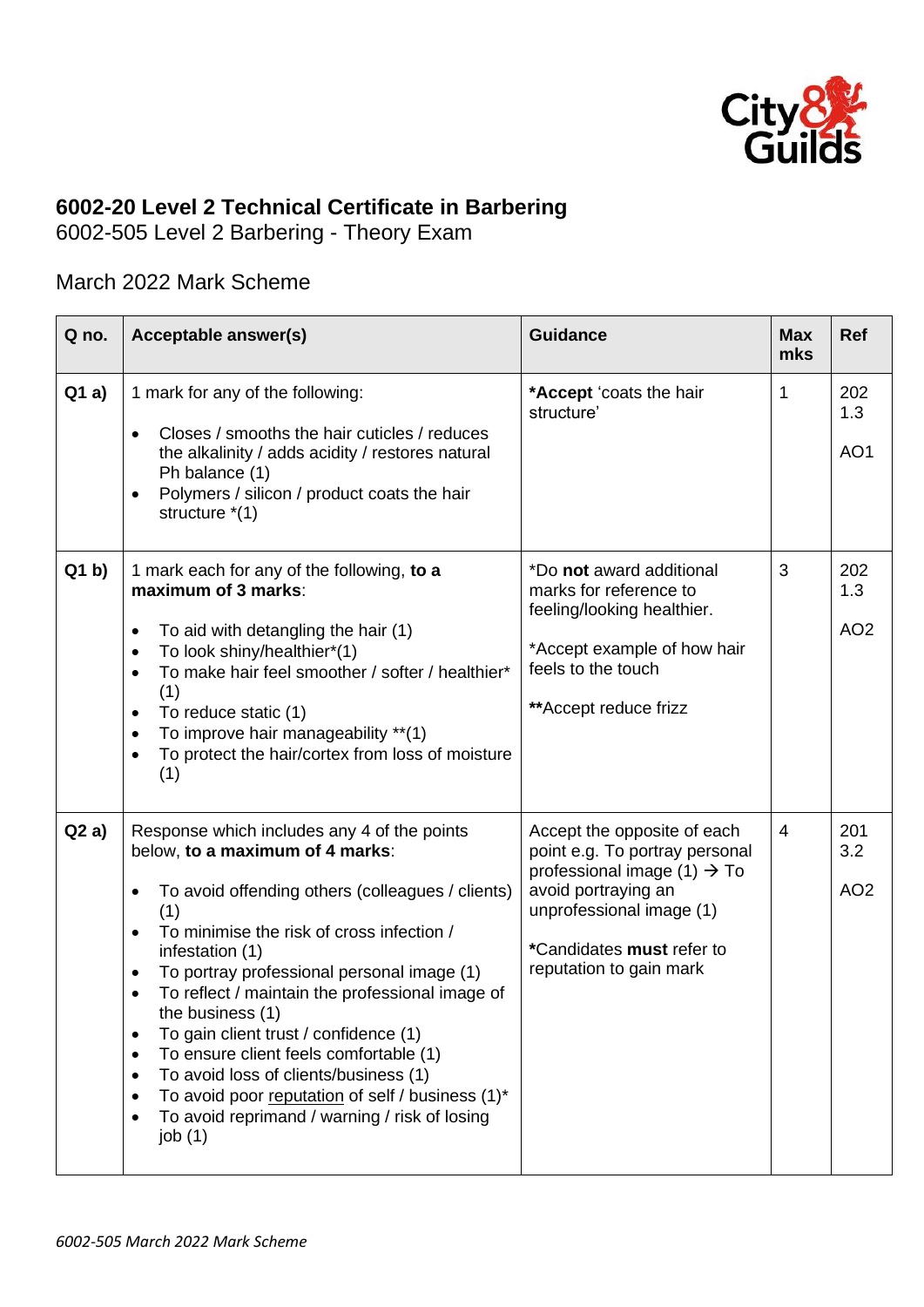| Q no.          | Acceptable answer(s)                                                                                                                                                                                                                                                                                                                                                                                                                                                                                                                                   | <b>Guidance</b>                                                                          | <b>Max</b><br>mks | <b>Ref</b>                    |
|----------------|--------------------------------------------------------------------------------------------------------------------------------------------------------------------------------------------------------------------------------------------------------------------------------------------------------------------------------------------------------------------------------------------------------------------------------------------------------------------------------------------------------------------------------------------------------|------------------------------------------------------------------------------------------|-------------------|-------------------------------|
| Q2 b           | 1 mark each for any of the following, to a<br>maximum of 4 marks:<br>A positive attitude:<br>Has a positive effect on others / colleagues<br>(1) helping to improve/maintain efficiency (1)<br>and harmony in the workplace (1)<br>Maintains a professional image of the<br>$\bullet$<br>business (1) maintains good relations with<br>clients / clients feel comfortable / confident<br>(1) which encourages repeat business / helps<br>avoid loss of clients / improves client retention/<br>increased online presence (1)                           | A maximum of two marks can<br>be awarded if candidates only<br>give the benefits (bold). | $\overline{4}$    | 201<br>3.2<br>AO <sub>2</sub> |
| Q <sub>3</sub> | 1 mark each for any of the following, to a<br>maximum of 5 marks:<br>Data/Information is:<br>used fairly (1) and lawfully (1)<br>٠<br>used for specified / explicit purpose (1)<br>$\bullet$<br>is relevant (1) and limited to only what is<br>$\bullet$<br>necessary (1)<br>accurate (1) and kept up to date (1)<br>٠<br>kept for no longer than is necessary (1)<br>٠<br>handled in a way that ensures appropriate<br>٠<br>safety / security (1), disposed of securely (1)<br>protected against unlawful (1) unauthorised<br>access / processing (1) |                                                                                          | 5                 | 201<br>1.2<br>AO <sub>1</sub> |
| Q4             | 1 mark each for any of the following, to a<br>maximum of 2 marks:<br><b>Hydrophilic head</b><br>Attracted to water / water-loving (1)<br>Repelled by oil (1)<br><b>Hydrophobic tail</b><br>repels water / water-hating (1)<br>attracts oil / helps to break up / separate oil (1)                                                                                                                                                                                                                                                                      | Candidate must make<br>reference to both head and tail<br>to gain both marks             | $\overline{2}$    | 202<br>2.1<br>AO <sub>1</sub> |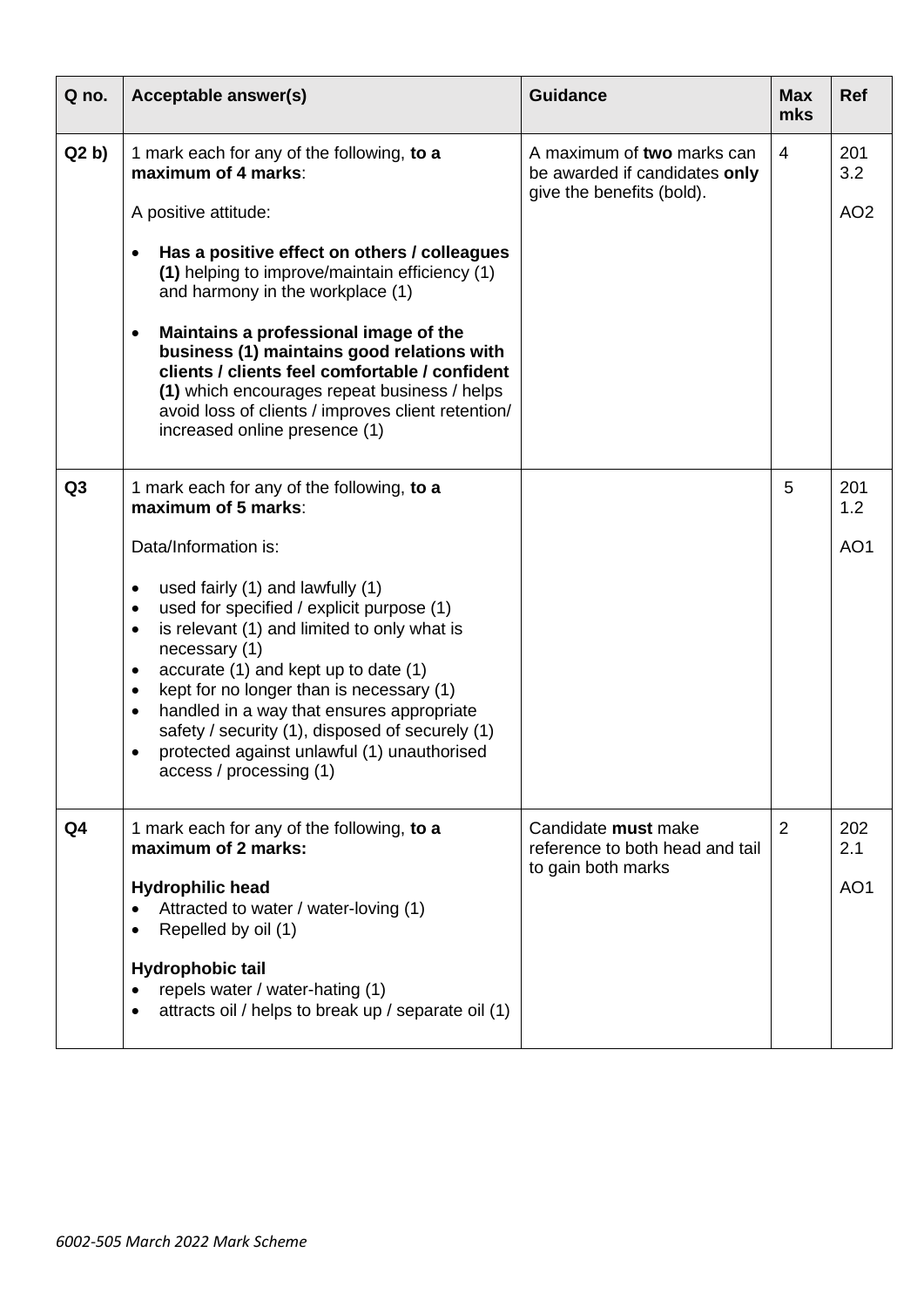| Q no.           | Acceptable answer(s)                                                                                                                                                                                                                                                                                                                                                                                                                                                                      | <b>Guidance</b>                                                                                          | <b>Max</b><br>mks | <b>Ref</b>                     |
|-----------------|-------------------------------------------------------------------------------------------------------------------------------------------------------------------------------------------------------------------------------------------------------------------------------------------------------------------------------------------------------------------------------------------------------------------------------------------------------------------------------------------|----------------------------------------------------------------------------------------------------------|-------------------|--------------------------------|
| Q <sub>5</sub>  | 1 mark each for any of the following, to a<br>maximum of 3 marks:<br>Provides strength / elasticity / condition (1)<br>$\bullet$<br>Contains linkages / bonds/fibres* (1)<br>$\bullet$<br>Holds moisture (1)<br>$\bullet$<br>Holds colour pigment / determines the colour<br>$\bullet$<br>(of the hair) $(1)$<br>All chemical reactions take place within the<br>$\bullet$<br>cortex (1)<br>Helps to determine hair texture (1).<br>$\bullet$                                             | *Accept names of linkages /<br>bonds / fibres e.g. polypeptide<br>chains, salt bonds, hydrogen<br>bonds. | 3                 | 201<br>2.1<br>AO <sub>1</sub>  |
| Q <sub>6</sub>  | 1 mark each for any of the following, to a<br>maximum of 2 marks for one of the following<br>bullet points:<br>To add definition (1) which helps to break<br>up the shape (1)<br>To add texture (1) and personalise the<br>finish $(1)$<br>To add volume (to the finish) (1) which<br>helps makes the hair more pliable /<br>managable (1)<br>To smooth the hair (1) which prevents<br>frizz / flyway hairs (1)<br>Protects against humidity (1) which<br>helps to maintain the style (1) |                                                                                                          | $\overline{2}$    | 209<br>2.1<br>AO <sub>2</sub>  |
| Q7a)            | Response should include any 4 of the points<br>below, up to a maximum of 4 marks:<br>To ensure even tension can be applied (1)<br>To achieve an even / accurate finish (1)<br>To achieve a balanced finish (1)<br>To prevent hair being cut too short / meet<br>client requirements (1) as wet hair<br>stretches more than damp/dry hair (1)<br>To ensure tools can work effectively / don't<br>snag (1) to maintain client comfort (1)                                                   | Accept responses giving the<br>opposite                                                                  | 4                 | 208-<br>2.1<br>AO <sub>2</sub> |
| Q7 <sub>b</sub> | 1 mark each for any of the following, to a<br>maximum of 3 marks:<br>Create volume / lift* (1)<br>Add movement** (1)<br>٠<br>Create texture (1)<br>$\bullet$<br>Give a natural finish (1)                                                                                                                                                                                                                                                                                                 | *Accept opposite: 'smoothing'<br>**Accept examples of<br>movement (e.g waves,<br>tousled)                | 3                 | 209<br>2.1<br>AO <sub>1</sub>  |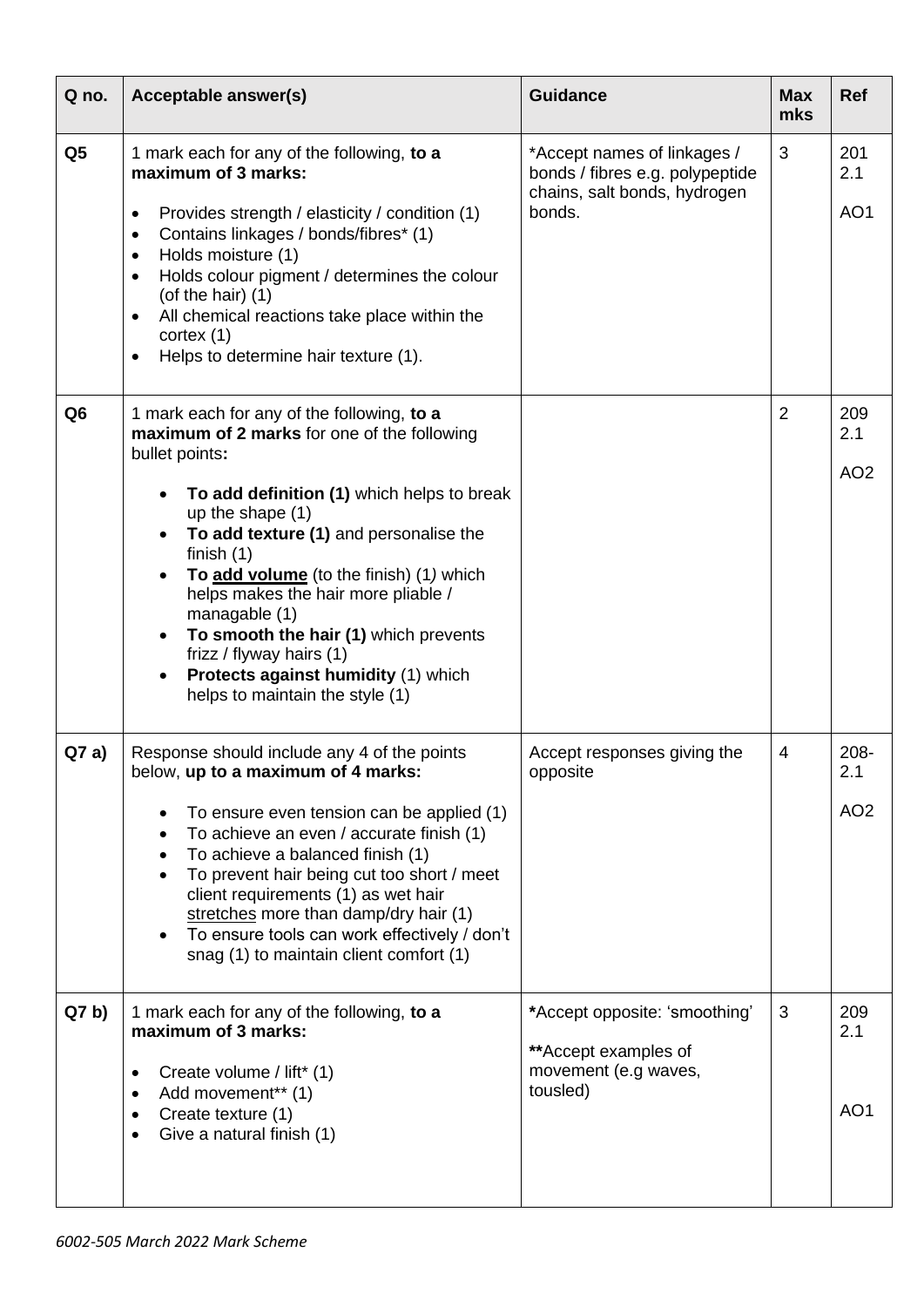| Q no. | Acceptable answer(s)                                                                                                                                    | <b>Guidance</b>                                                                                                                                         | <b>Max</b><br>mks | <b>Ref</b>      |
|-------|---------------------------------------------------------------------------------------------------------------------------------------------------------|---------------------------------------------------------------------------------------------------------------------------------------------------------|-------------------|-----------------|
| Q7c   | 1 mark for the following:<br>Diffuser (1)<br>٠                                                                                                          | Do not accept nozzle                                                                                                                                    | 1                 | 209<br>2.1      |
|       |                                                                                                                                                         |                                                                                                                                                         |                   | AO1             |
| Q8a)  | 1 mark for of the following:                                                                                                                            |                                                                                                                                                         | 1                 | 208<br>2.1      |
|       | One length look                                                                                                                                         |                                                                                                                                                         |                   | AO <sub>1</sub> |
| Q8 b) | 1 mark for of the following:                                                                                                                            |                                                                                                                                                         | 1                 | 208<br>2.1      |
|       | Uniform layer 0°                                                                                                                                        |                                                                                                                                                         |                   | AO <sub>1</sub> |
| Q9a)  | 1 mark each for any of the following, to a<br>maximum of 4 marks:                                                                                       |                                                                                                                                                         | 4                 | 208<br>2.1      |
|       | <b>Freehand (1)</b> to define the shape of the<br>$\bullet$<br>outline (1)                                                                              |                                                                                                                                                         |                   | AO <sub>2</sub> |
|       | Trimmers over comb / taper comb / with<br>$\bullet$<br>attachments (1), to graduate/fade inside the<br>outline shape (1)                                |                                                                                                                                                         |                   |                 |
| Q9 b) | 1 mark each for any of the following, to a<br>maximum of 2 marks:                                                                                       | Do not accept visual aids                                                                                                                               | 2                 | 210<br>2.1      |
|       | Visually check / looking into the mirror (1)<br>Cross checking* (1)                                                                                     | *Accept examples of cross<br>checking                                                                                                                   |                   | AO <sub>1</sub> |
| Q10   | 1 mark each for up to any 3 considerations (bold<br>text) of the following, 1 mark each for the<br>explanations:                                        | *Do not award additional<br>marks for repeat of breakage                                                                                                | 6                 | 201<br>2.2      |
|       | Degree of tension (1) wet hair will stretch more<br>(1) too much tension will overstretch the hair (1)<br>causing breakage *(1) and uneven results (1). | ** Accept opposite: Use a<br>wide toothcomb<br>*** Accept either of the<br>following for 1 mark: Use a<br>restructurant / use a spray in<br>conditioner |                   | AO <sub>2</sub> |
|       | Use of freehand / club cutting technique (1)<br>reduce tension on the hair (1) and ensure<br>accurate result (1)                                        |                                                                                                                                                         |                   |                 |
|       | Do not use (razor/fine tooth comb**) (1) so to<br>not pull / over stretch the hair (1) which will cause<br>damage/breakage* (1)                         |                                                                                                                                                         |                   |                 |
|       | Use a leave-in conditioner *** (1) to aid use of<br>tools / equipment (1) and help maintain client<br>comfort (1)                                       |                                                                                                                                                         |                   |                 |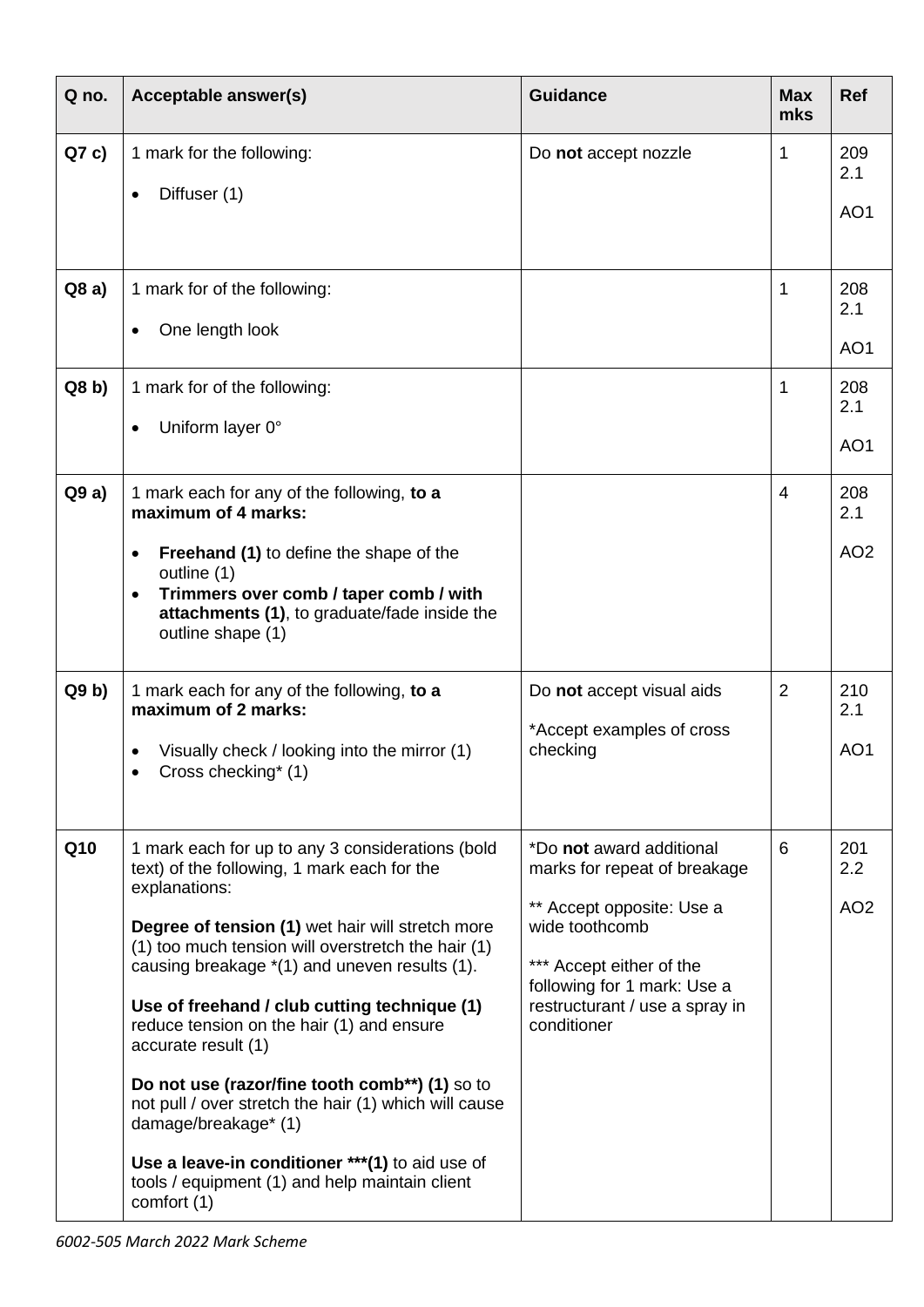| Acceptable answer(s)<br>Q no.                                                                                                                                                                                                                                                                                                                                                                                                                                                                                                                                                                                                                                                                                                                                                                                                                                                                                                                                                                                                                                                                                                                                                                                                                                                                                                                                                                                                                                                                                                                                                                                                                                                                                                                                                                           | <b>Guidance</b>                                                                                                                                                                                                                                                                                                                                                                                                                                                                                                                                                                                                                                                                                                                                                                                                                                                                                                                                                                                          | <b>Max</b><br>mks | <b>Ref</b>      |
|---------------------------------------------------------------------------------------------------------------------------------------------------------------------------------------------------------------------------------------------------------------------------------------------------------------------------------------------------------------------------------------------------------------------------------------------------------------------------------------------------------------------------------------------------------------------------------------------------------------------------------------------------------------------------------------------------------------------------------------------------------------------------------------------------------------------------------------------------------------------------------------------------------------------------------------------------------------------------------------------------------------------------------------------------------------------------------------------------------------------------------------------------------------------------------------------------------------------------------------------------------------------------------------------------------------------------------------------------------------------------------------------------------------------------------------------------------------------------------------------------------------------------------------------------------------------------------------------------------------------------------------------------------------------------------------------------------------------------------------------------------------------------------------------------------|----------------------------------------------------------------------------------------------------------------------------------------------------------------------------------------------------------------------------------------------------------------------------------------------------------------------------------------------------------------------------------------------------------------------------------------------------------------------------------------------------------------------------------------------------------------------------------------------------------------------------------------------------------------------------------------------------------------------------------------------------------------------------------------------------------------------------------------------------------------------------------------------------------------------------------------------------------------------------------------------------------|-------------------|-----------------|
| Q11<br>1 mark each for any of the following, to a<br>maximum of 2 marks.                                                                                                                                                                                                                                                                                                                                                                                                                                                                                                                                                                                                                                                                                                                                                                                                                                                                                                                                                                                                                                                                                                                                                                                                                                                                                                                                                                                                                                                                                                                                                                                                                                                                                                                                | Do not accept<br>inflammation/redness                                                                                                                                                                                                                                                                                                                                                                                                                                                                                                                                                                                                                                                                                                                                                                                                                                                                                                                                                                    | $\overline{2}$    | 201<br>2.3      |
| Spots around the mouth area (1)<br>Spots become / can be (yellow) crusted* (1)<br>Spread / merge into larger patches (1)<br>$\bullet$<br>Burning irritation (1)<br>$\bullet$<br>Infectious (1)<br>$\bullet$                                                                                                                                                                                                                                                                                                                                                                                                                                                                                                                                                                                                                                                                                                                                                                                                                                                                                                                                                                                                                                                                                                                                                                                                                                                                                                                                                                                                                                                                                                                                                                                             | *Accept yellow scales/flakes                                                                                                                                                                                                                                                                                                                                                                                                                                                                                                                                                                                                                                                                                                                                                                                                                                                                                                                                                                             |                   | AO <sub>1</sub> |
| Q12<br>Band 1 (1 - 4 marks)<br>Basic discussion showing minimal considerations,<br>supported with little or no analysis and conclusion.<br>Tenuous links to client's requirements with lack of<br>understanding evident. Makes little or no<br>reference to techniques or tools and products and<br>provided little or no justifications for selection. The<br>response lacks structure and coherency with<br>some inaccuracies.<br>To access higher marks in the band the response<br>will include some attempt of terminology and a<br>satisfactory range of considerations.<br>Band 2 (5 - 8 marks)<br>The discussion is mostly relevant and likely to be<br>detailed in some areas more than others which<br>makes a reasonable attempt to cover some<br>considerations displaying good breadth of<br>understanding. This is supported by some<br>analysis and conclusions that displayed a general<br>depth of understanding in most parts. Clear<br>knowledge of topic is evident although linkages<br>between these may be slightly fragmented and<br>lack coherency. Throughout the discussion<br>recommendations and opinions are offered with<br>use of some examples, factual content is<br>accurate.<br>To access the higher marks in the band, the<br>discussion will be mostly detailed and presented<br>in a clear and logical structure, use of terminology<br>is mostly appropriate.<br>Band 3 (9 - 12 marks)<br>Thorough and detailed discussion which covers a<br>variety of considerations and implication showing<br>breadth of understanding which is supported by<br>effective and relevant factors and conclusions that<br>display depth of understanding. A well-reasoned<br>discussion with accurate links to the client's<br>requirements and theories were considered. Good | Indicative content may<br>include, but not limited to the<br>following examples of<br>connections:<br>Client consultation - Lifestyle,<br>requirements and style<br>suitability, (e.g. head/face<br>shape/features, exploring style<br>possibilities, with use of visual<br>aids, managing client<br>expectations.<br>Factors, hair classification-<br>type 1, characteristics $-$<br>medium density, growth<br>patterns (eg cowlick), hair<br>and scalp condition, contra-<br>indications (bald patch) visual<br>checks.<br>Client and hair preparation,<br>PPE and client protection -<br>cutting hair wet/dry.<br>Selection of tools and<br>equipment, scissors, thinning<br>scissors, clippers, trimmers,<br>attachments, combs, brushes,<br>use of barber chair.<br>Cutting techniques, club<br>cutting, freehand,<br>scissor/clipper over comb, with<br>attachments, fading/<br>graduation, outlines, neckline<br>shapes.<br>Drying/styling and finishing<br>techniques suitable for<br>pompadour. | 12                |                 |